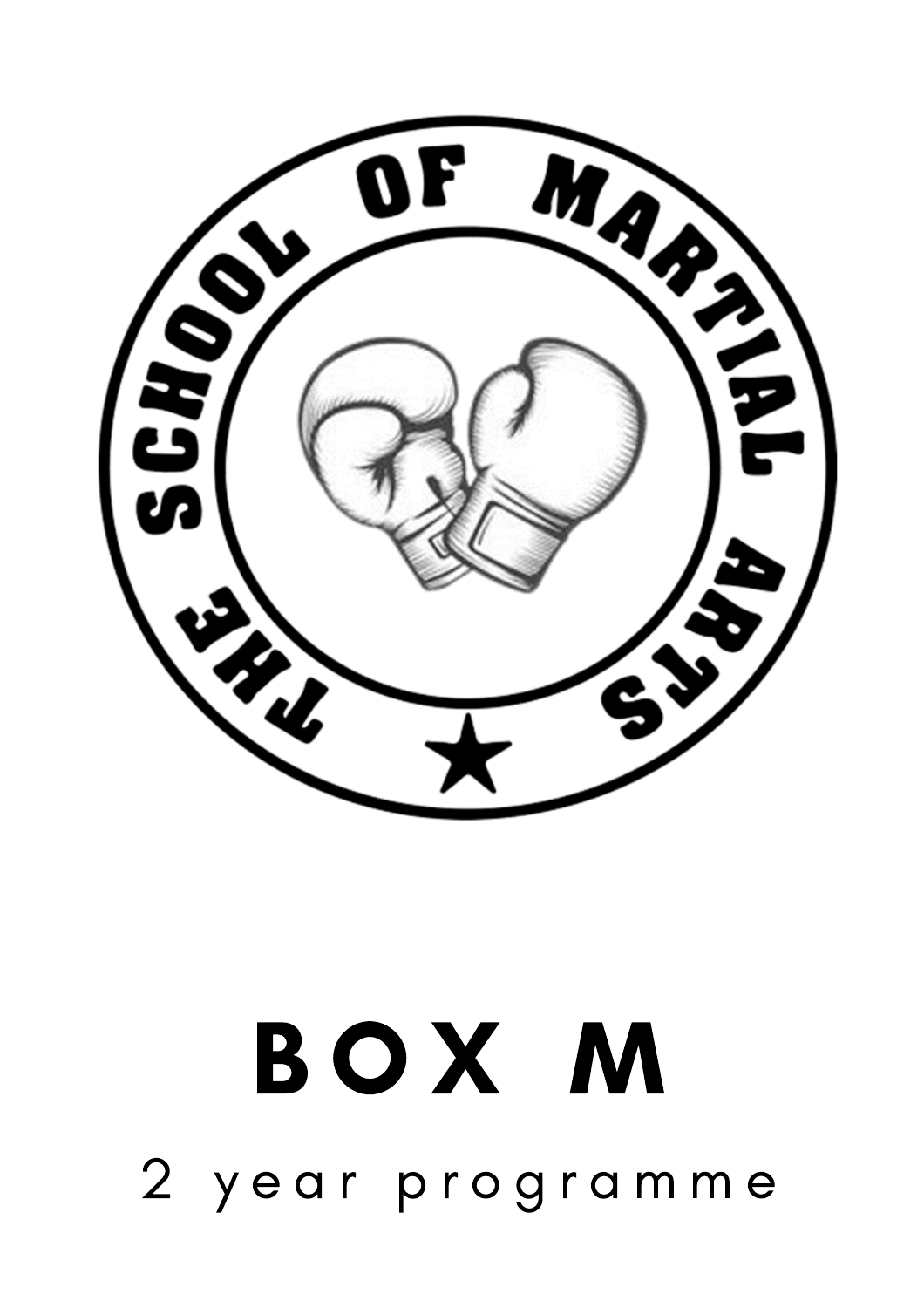## **Introduction**

Box M " Martial arts boxing". Traditionally martial arts has always been considered as a way of life. Over 150 years of western influence a sport called as boxing evolved. Sports and especially combat sports has always been a risky venture simply because nobody looks at a state champion. People want a national or an international champion. Which means that in India out of 1.2 billion people only 3 can make the it. Gold, silver and bronze.

Martial arts boxing has been made to bring opportunity to not just 3 citizens but a whole community to earn a living and follow Box M as a way of life with respect.

In a match we always end up remembering the winner. But to stage an event a lot of money is spent, apart from the fighters. This money spent on a event is money earned by someone. Why not make this someone a martial arts boxer ! Do your 2 years box m programme, get a diploma in box m certificate and live a life of your choice.

Your choices, fighter, referee, judge, cut-man, sparring partner, coach, boxing club owner, sports commentator, and a 1 year paid internship at TSMA.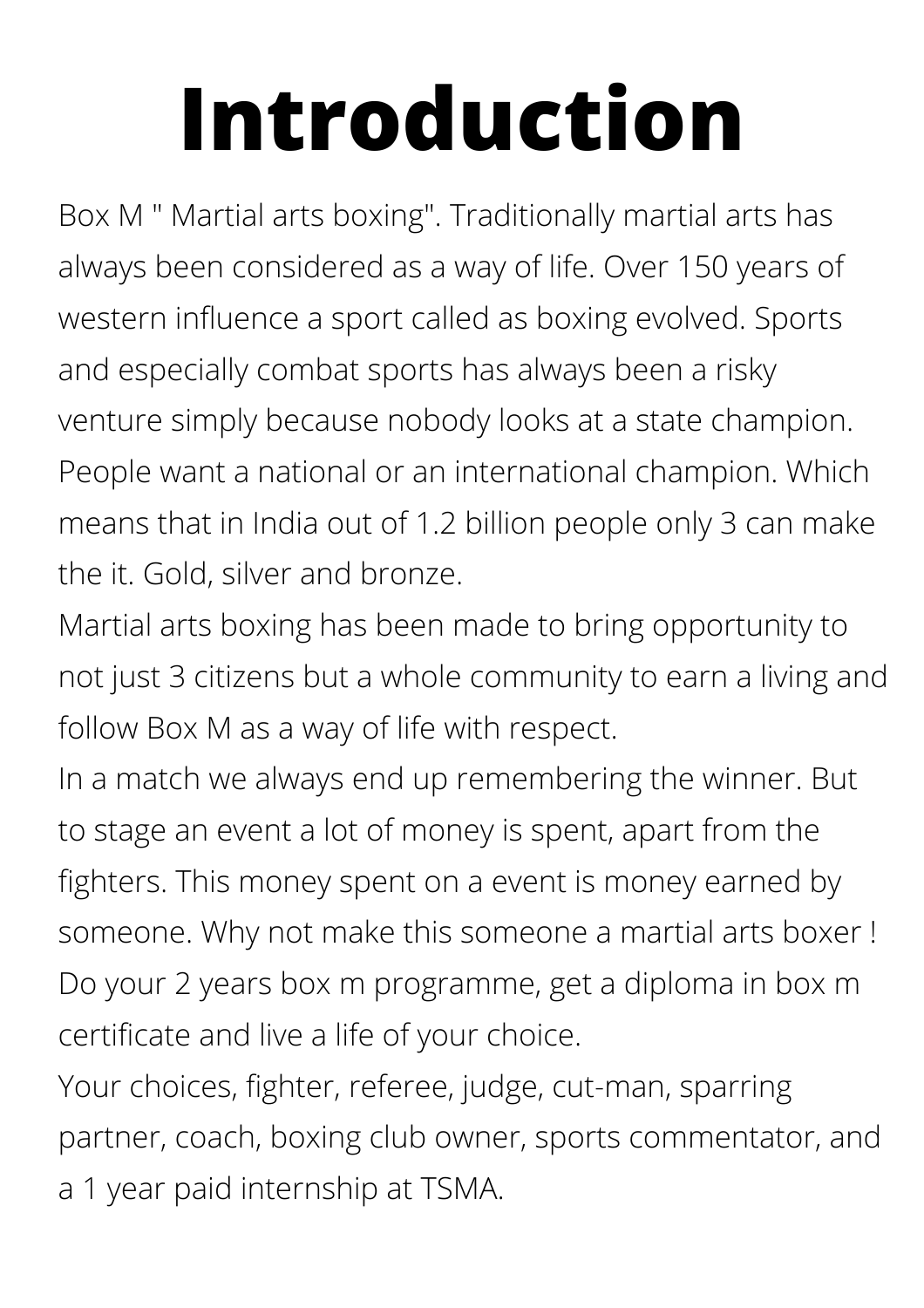## **Features of Box M**

- Daily nutrient rations will be provided at your door step
- Diet and nutrition
- Boxing kit which is glooves, wraps, shoes, guards, punching ball, and uniform.
- Power and weight training kit
- 6 sparring matched first year, these will be club wars. 2nd year on wards the progress will be towards state level and national level. Another 6 matches for the 2nd year.
- Referee and judge experience in 3 events a year.
- Business knowledge transfer as to how to start a boxing club. Equipment and supplier contacts will be provided. These do not have conditions of affiliations.

We want to lay A foundation and help you choose a pathway. Further we also give you a way to progress to be at the best places related to boxing.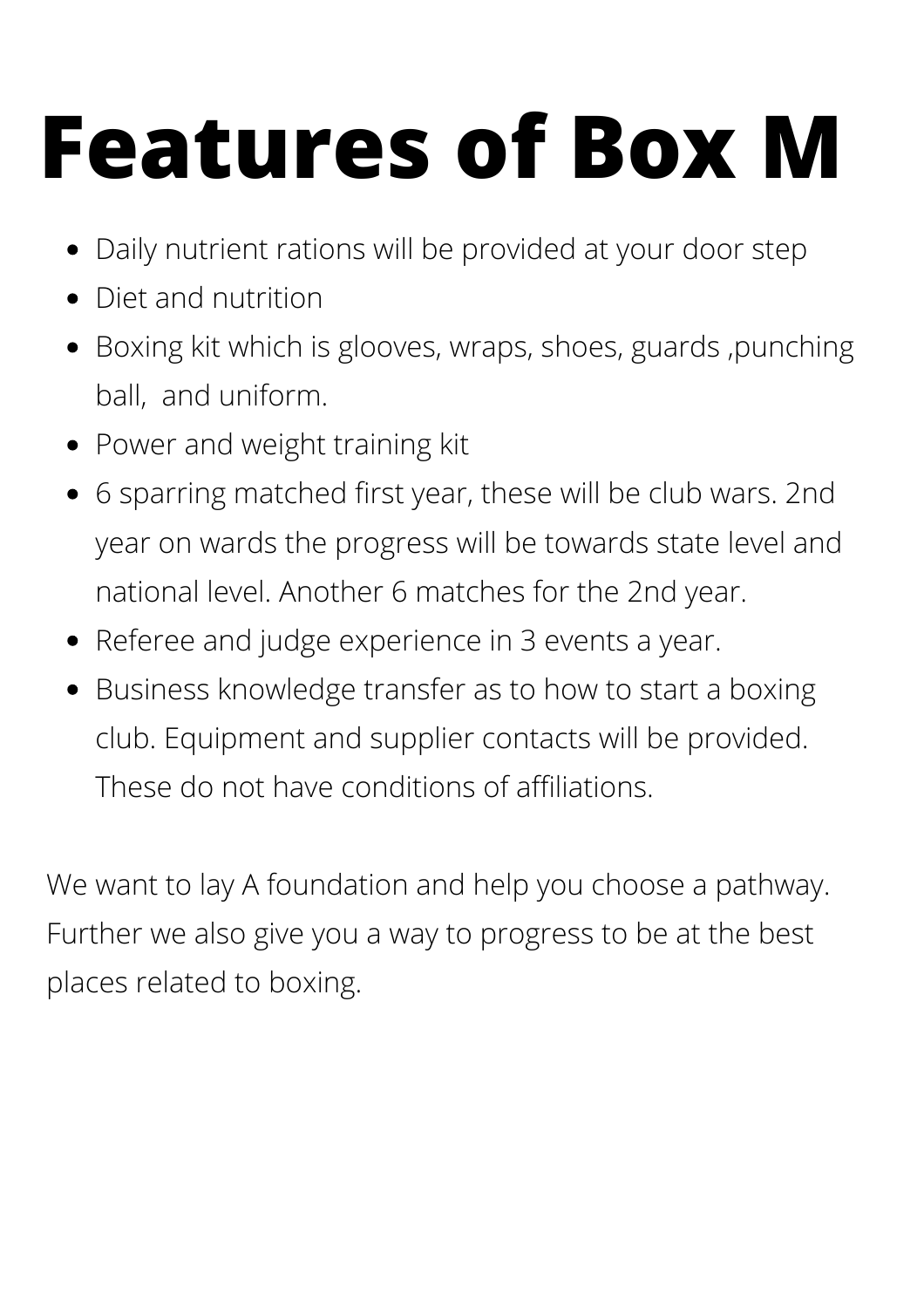# **Curriculum**

## White Band - 4 Weeks

- Warm up exercises
- **•** Flexibility exercises
- Push up palm & knuckle
- 6 varieties of punches in riding stance.
- Basic muscle building

## Jr. Yellow Band - 8 weeks

- Fitness combination excercises 1
- Pokes hand movements.
- Palm heel thrust hand movements.
- Back fist hand movements.
- Elbows.
- Four variety of blocks.
- Wall punches.
- Four variety of sparring lessons.
- Leg raises.
- Calisthenics level 1
- Animal flow Level 1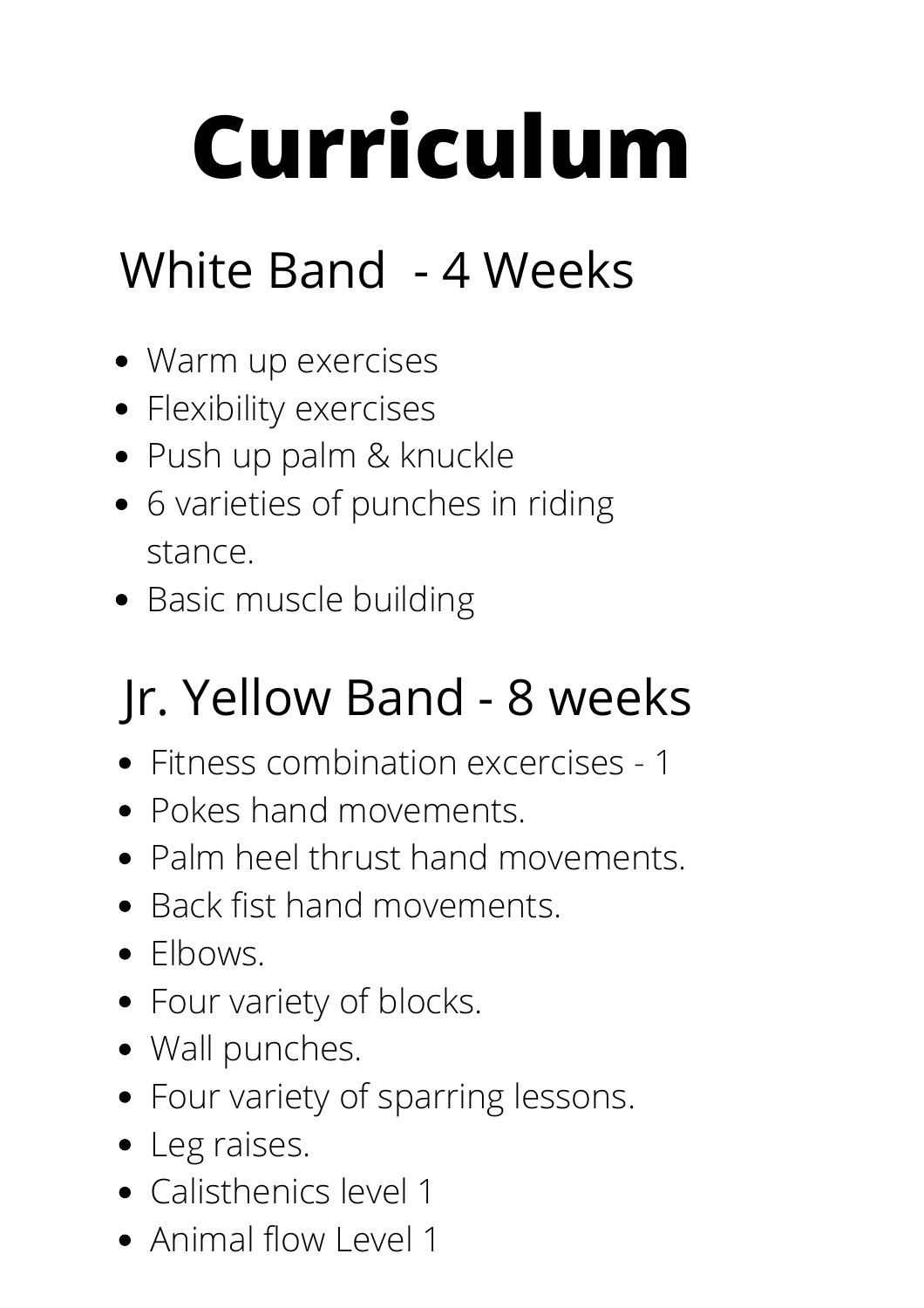## Sr. Yellow Band- 6 Weeks

- Fitness combination exercise 2
- Knife and chops.
- Double punches on the wall
- Calisthenics level 2
- Animal flow Level 2
- Sparring lessons 5 & 6.

#### Orange Band - 8 Weeks

- Fitness combination exercise -3.
- Double Wall blocks.
- Calisthenics level 3
- Animal flow Level 3
- Free hand sparring 2 minutes 3 rounds.

#### Green Band - 12 Weeks

- Fitness combination exercise 1,2 & 3.
- 6 variety of Boxing foot work.
- Joint end strength building using ice.
- Boxing strikes with 120 BPM beats sound to get the rhythm.
- Calisthenics level 4
- Animal flow Level 4
- Boxing sparring 3 minutes 3 rounds.
- Participate in boxing events Club wars.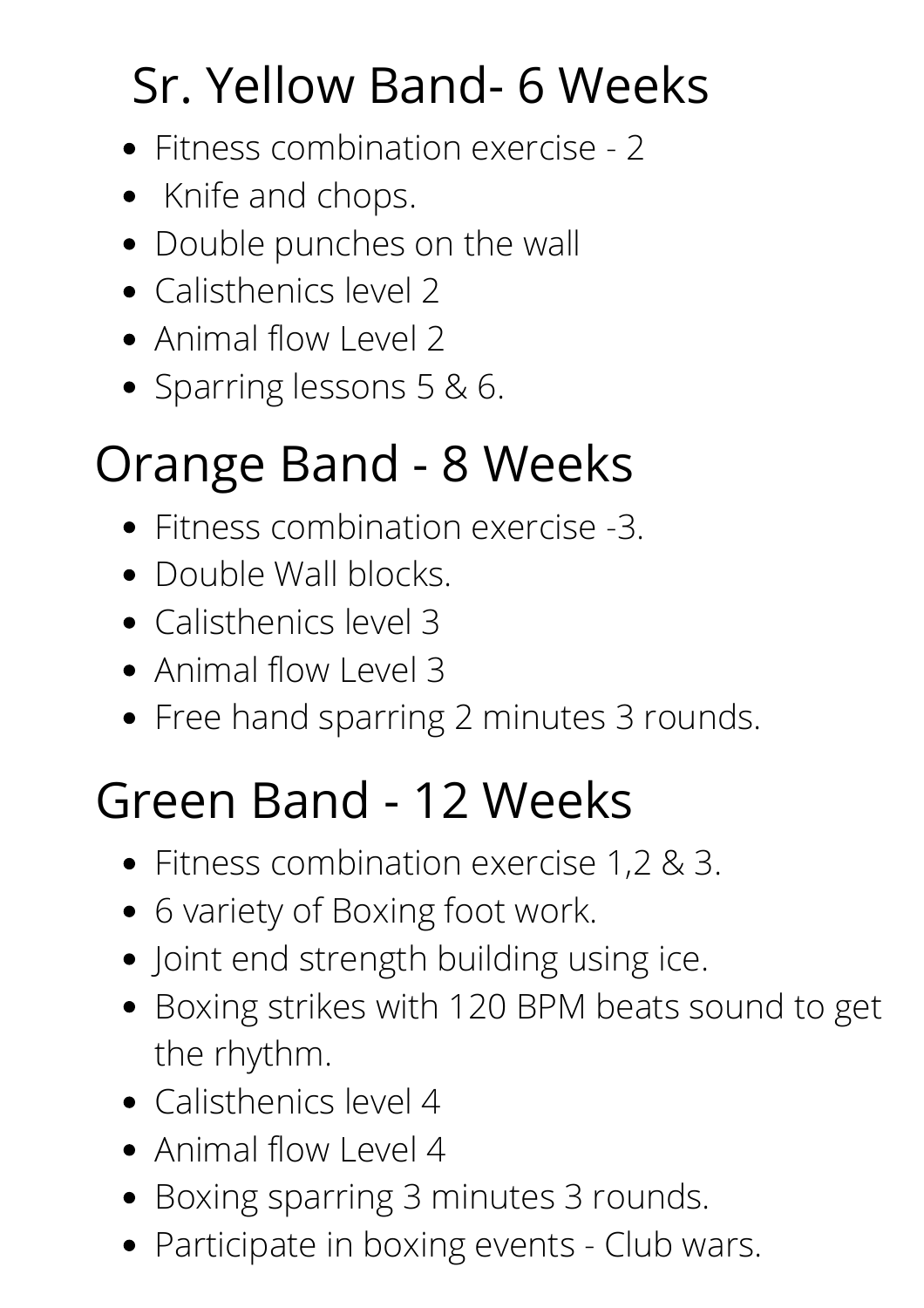## Blue Band - 12 Weeks

- Foot work exercises.
- 6 varieties of Boxing foot work combos.
- Single hand multiple punch combos.
- Develop power in 1 inch mode.
- Boxing strikes with 120 BPM beats sound to get the rhythm.
- Strikes with arm weights.
- Boxing sparring 3 minutes 6 rounds.
- Participate in boxing events Club wars.

#### Brown III Band - 10 Weeks

- 3 varieties of quick spot cardio running.
- Receiving blocks.
- Fixed leaping movements.
- Boxing sparring 3 minutes 6 rounds.
- Participate in boxing events State Level.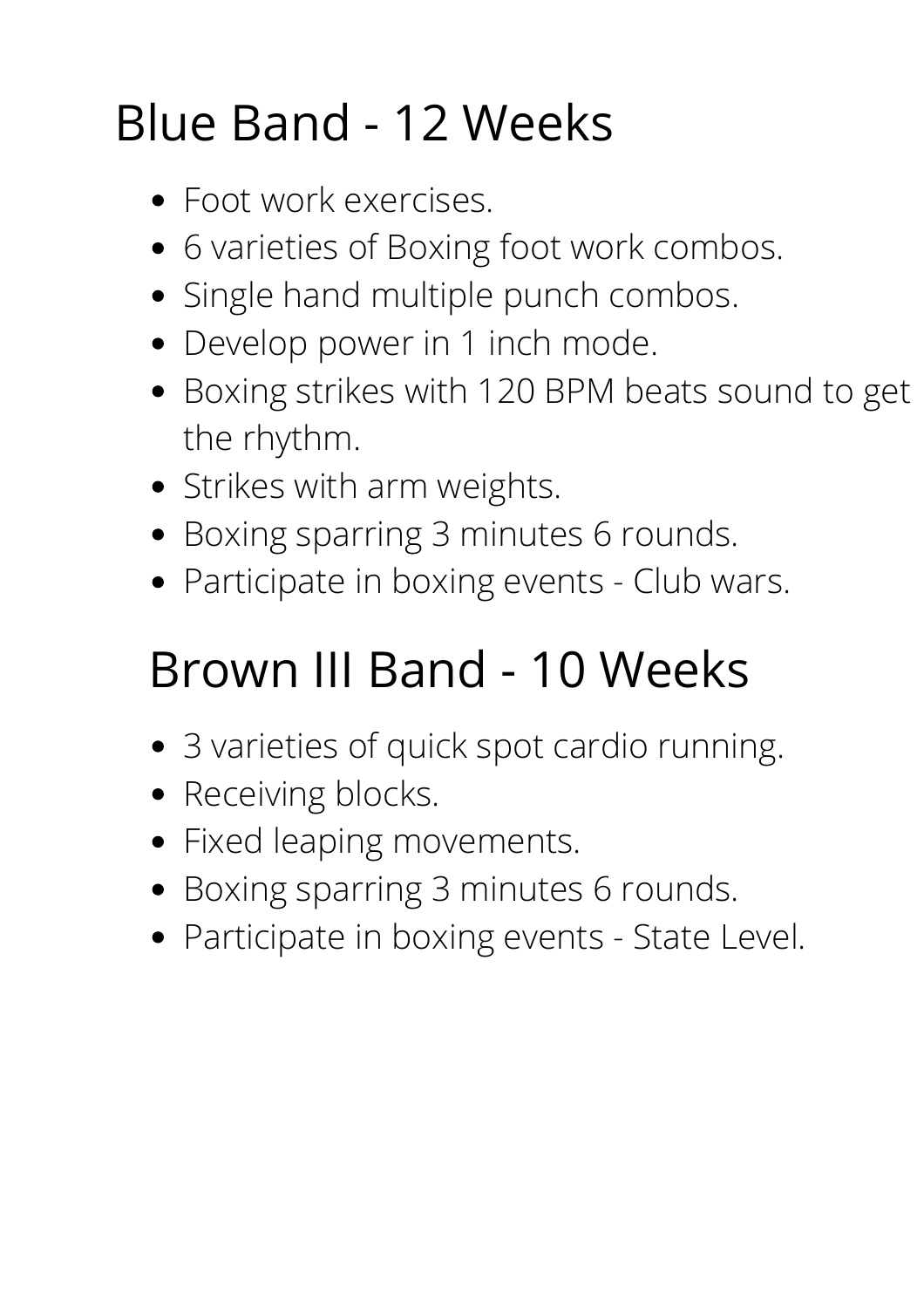### Brown II Band - 10 Weeks

- Knee play and fist play.
- Winchun adapted blocks
- Side winder stance.
- Wave Punches.

.

.

- Boxing sparring 3 minutes 6 rounds.
- Participate in boxing events State Level.

## Brown I Band - 8 Weeks

- Create super combos.
- Explore different fighting styles in boxing.

#### BOXM Band

Earning the BOXM band, means one is ready to work in various verticals of Boxing. With this one will have capabilities to referee/judge a fight. Being a sport commentator is also another skill that can be shown. Making a business plan for a boxing gym and running it with relevant tools with a complete understanding of the law will also be a skill acquired.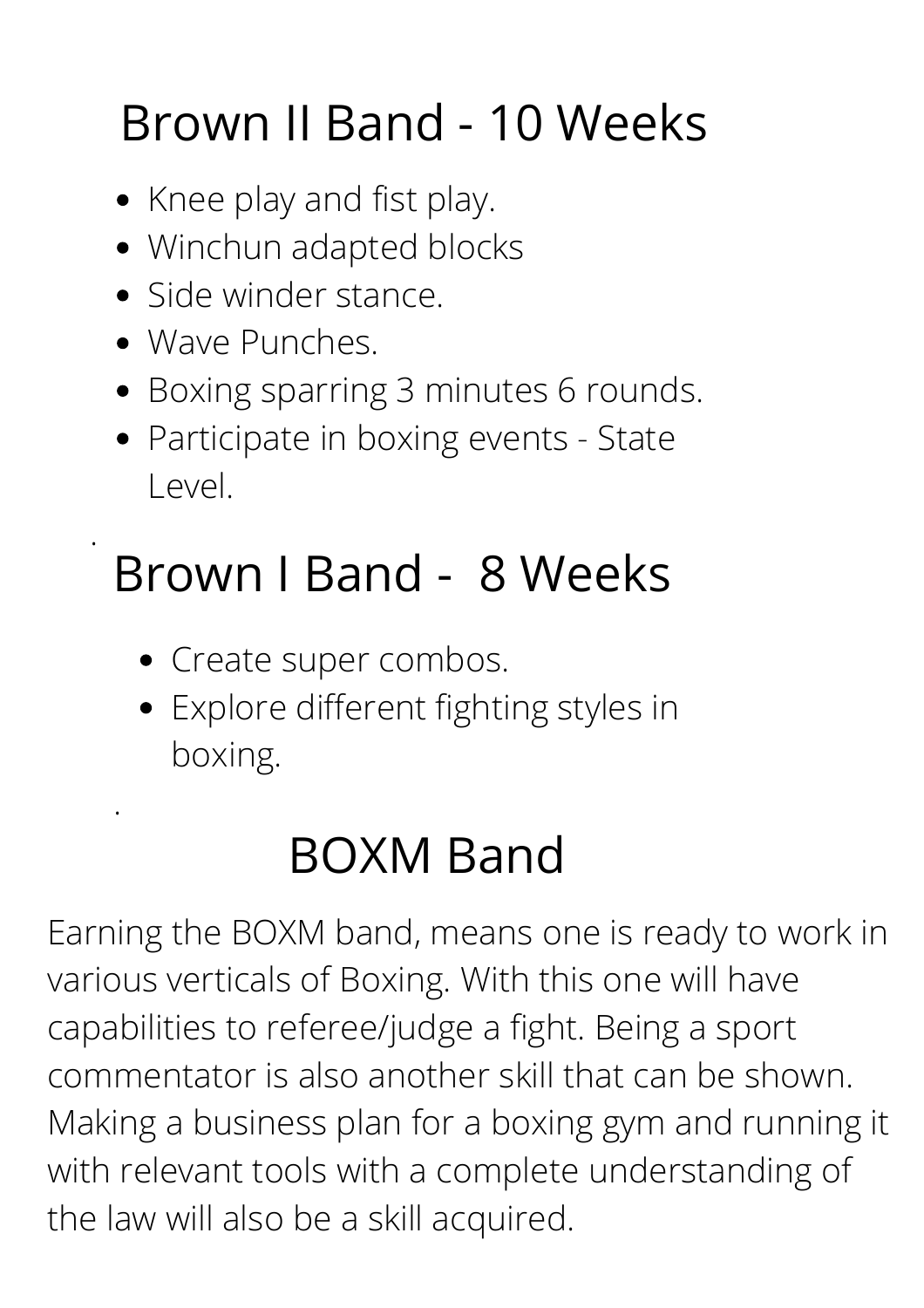## List of Courses

The skill development courses are as recorded sessions. Along with them will be a strong team of mentors who will constantly interact with the student to ensure maximum knowledge transfer.

- Different styles of Boxing.
- Path ways of Boxing.
- Judge and Referee programme.
- How to be a sports commentator.
- Designing of flyers and brochures.
- Understanding Direct and Indirect taxes.
- Understanding the liabilities of income tax.
- Understanding the liabilities of GST.
- How to make a business plan.
- What is sports nutrition. How to set a nutrition plan.
- How to handle social media for marketing.
- How to manage a billing, accounting and inventory software.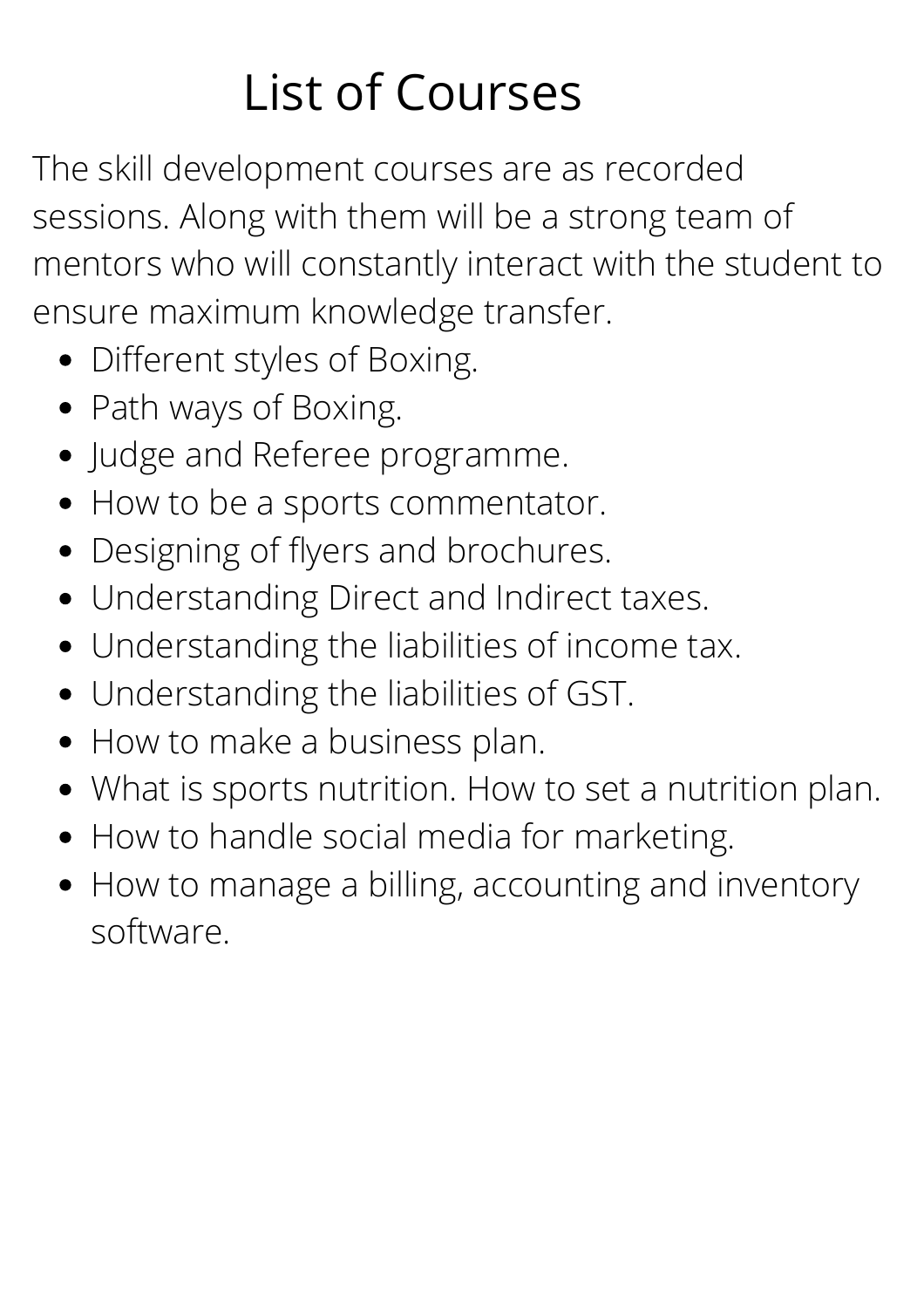### **Equipment**



**Gloves 14 Oz**



#### **Head Guard**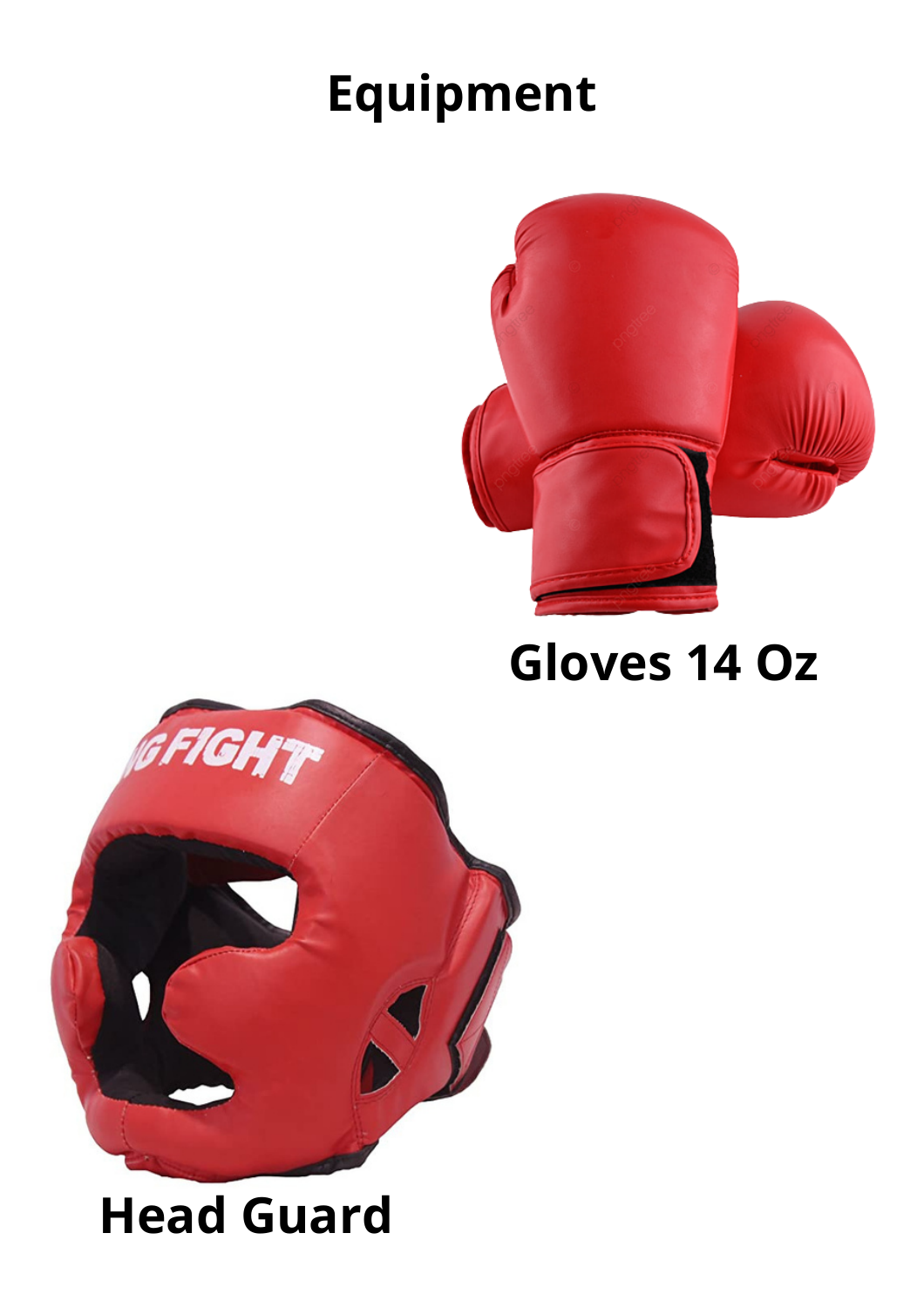

#### **Groin Guard**



#### **Gum Guard**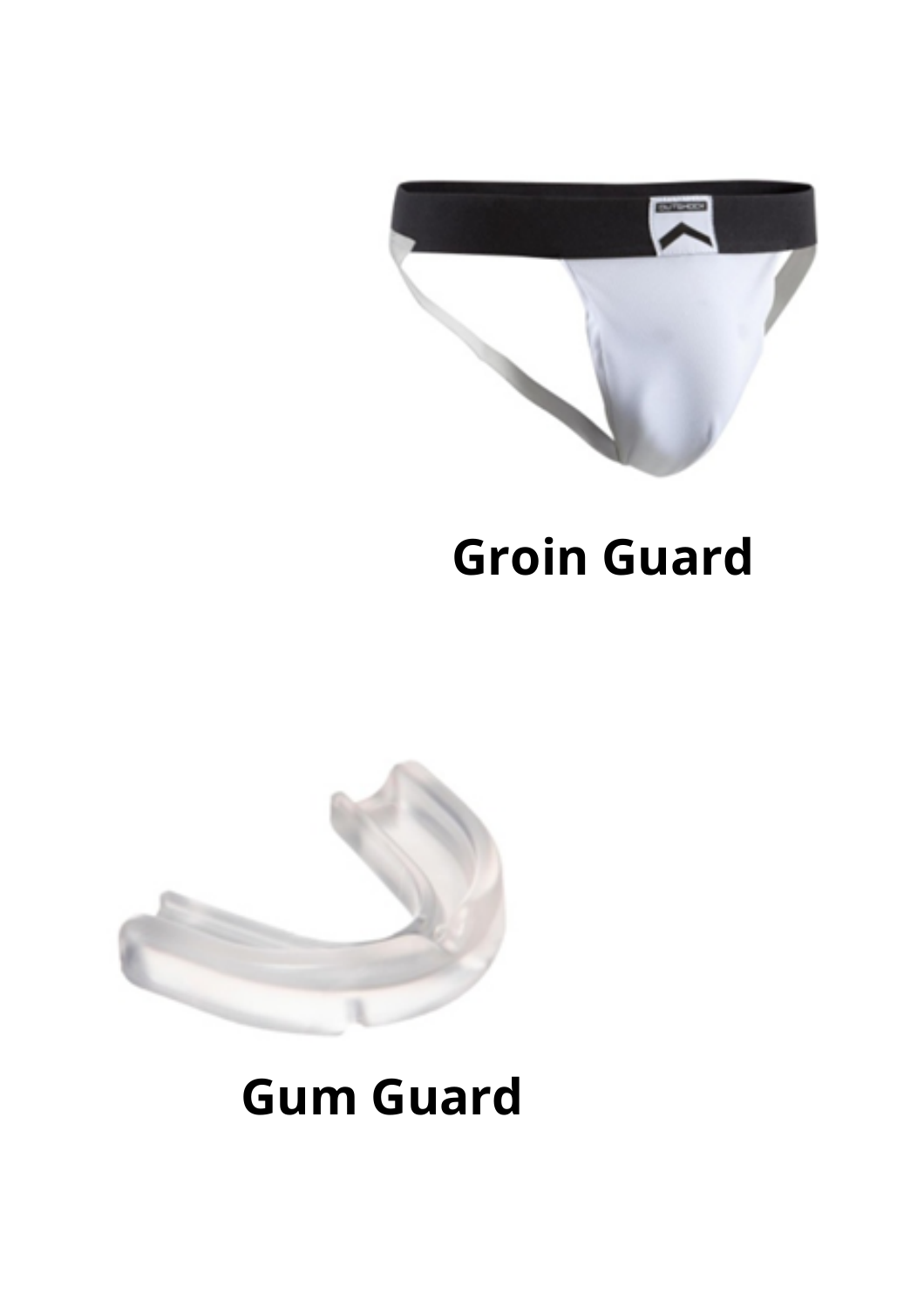

#### **Hand Wraps**



#### **Boxing Shoes**